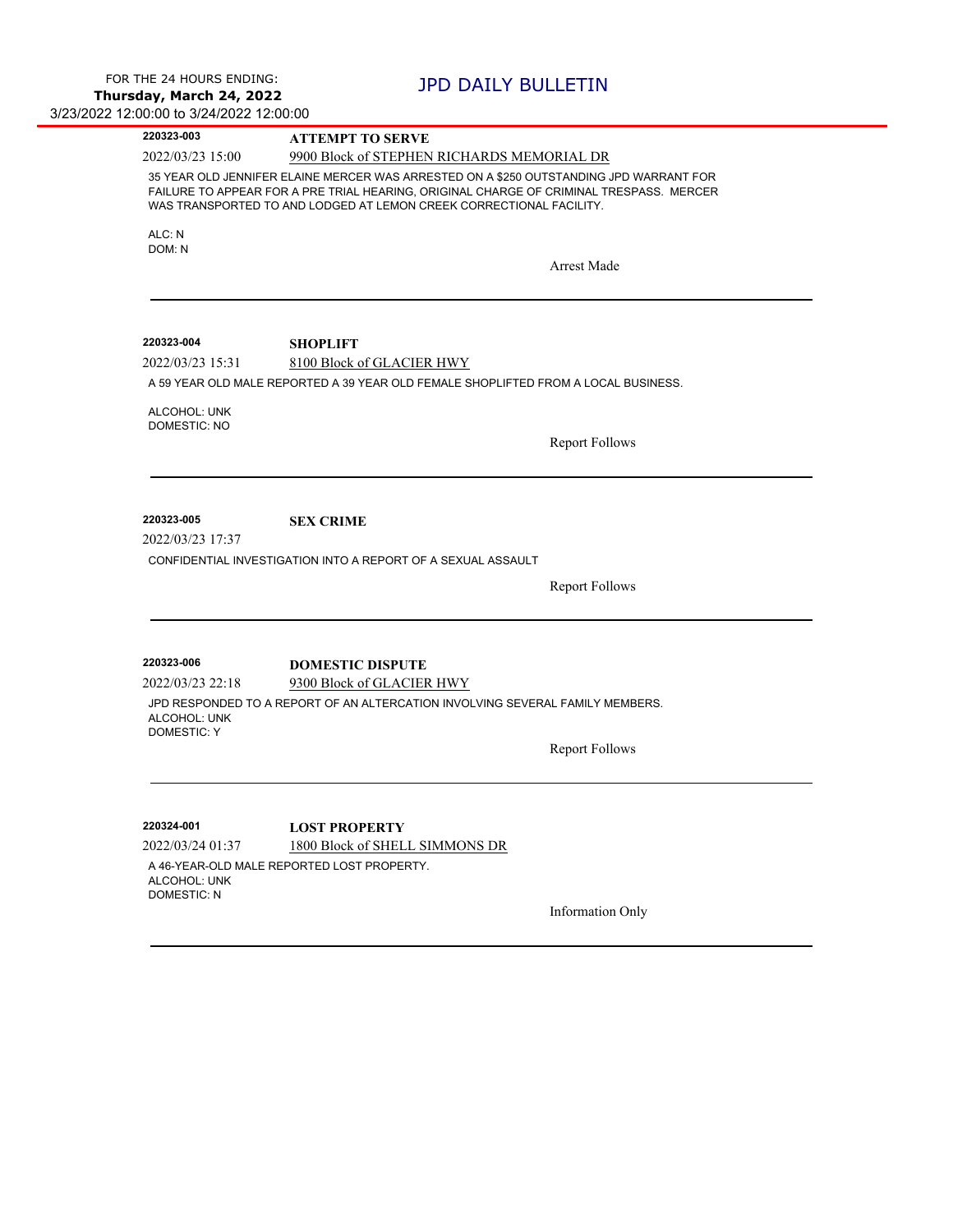| 220324-002                       | <b>DISTURBANCE</b>                                                                                                                                                                                                                                                                                                                    |  |  |  |  |
|----------------------------------|---------------------------------------------------------------------------------------------------------------------------------------------------------------------------------------------------------------------------------------------------------------------------------------------------------------------------------------|--|--|--|--|
| 2022/03/24 05:44                 | 100 Block of FRANKLIN ST                                                                                                                                                                                                                                                                                                              |  |  |  |  |
| ALCOHOL: Y<br><b>DOMESTIC: N</b> | JPD RESPONDED TO A REPORT OF A 30-YEAR-OLD FEMALE CAUSING A DISTURBANCE.                                                                                                                                                                                                                                                              |  |  |  |  |
|                                  | <b>Report Follows</b>                                                                                                                                                                                                                                                                                                                 |  |  |  |  |
|                                  | <b>Report Follows</b>                                                                                                                                                                                                                                                                                                                 |  |  |  |  |
| 220324-003                       | <b>ASSIST</b>                                                                                                                                                                                                                                                                                                                         |  |  |  |  |
| 2022/03/24 08:07                 | <b>JUNEAU AREA</b>                                                                                                                                                                                                                                                                                                                    |  |  |  |  |
| JPD ASSISTED ANOTHER AGENCY.     |                                                                                                                                                                                                                                                                                                                                       |  |  |  |  |
|                                  | <b>Information Only</b>                                                                                                                                                                                                                                                                                                               |  |  |  |  |
| 220324-004                       | <b>TRAFFIC STOP</b>                                                                                                                                                                                                                                                                                                                   |  |  |  |  |
| 2022/03/24 09:35                 | 2200 Block of TROUT ST                                                                                                                                                                                                                                                                                                                |  |  |  |  |
| REVOKED.                         | 40 YEAR OLD NATHAN JAMES NICHOLS WAS CITED AND RELEASED FOR DRIVING WHILE LICENSE                                                                                                                                                                                                                                                     |  |  |  |  |
| ALCOHOL: NO                      |                                                                                                                                                                                                                                                                                                                                       |  |  |  |  |
| <b>DOMESTIC: NO</b>              | <b>Arrest Made</b>                                                                                                                                                                                                                                                                                                                    |  |  |  |  |
| 220324-005                       |                                                                                                                                                                                                                                                                                                                                       |  |  |  |  |
| 2022/03/24 10:59                 | <b>ATTEMPT TO SERVE</b><br>2700 Block of SHERWOOD LN                                                                                                                                                                                                                                                                                  |  |  |  |  |
|                                  | 53 YEAR OLD DWAYNE LEE CLEMENTS WAS ARRESTED ON TEN OUTSTANDING JPD WARRANTS, EACH<br>FOR \$100. ORIGINAL CHARGES ARE FAILURE TO APPEAR FOR PRETRIAL HEARINGS FOR LARCENY,<br>DRIVING WHILE LICENSE SUSPENDED AND REVOKED AS WELL AS CRIMINAL TRESPASS. CLEMENTS WAS<br>TRANSPORTED TO AND LODGED AT LEMON CREEK CORRECTIONAL CENTER. |  |  |  |  |
| ALC: N<br>DOM: N                 |                                                                                                                                                                                                                                                                                                                                       |  |  |  |  |
|                                  | <b>Arrest Made</b>                                                                                                                                                                                                                                                                                                                    |  |  |  |  |
| 220324-006                       | <b>THEFT</b>                                                                                                                                                                                                                                                                                                                          |  |  |  |  |
| 2022/03/24 11:20                 | <b>300 Block of GASTINEAU AVE</b>                                                                                                                                                                                                                                                                                                     |  |  |  |  |
|                                  | A 69 YEAR OLD FEMALE REPORTED A 50 YEAR OLD MALE STOLE SEVERAL ITEMS FROM HER.                                                                                                                                                                                                                                                        |  |  |  |  |
| ALC: U<br>DOM: N                 |                                                                                                                                                                                                                                                                                                                                       |  |  |  |  |
|                                  | <b>Report Follows</b>                                                                                                                                                                                                                                                                                                                 |  |  |  |  |
|                                  |                                                                                                                                                                                                                                                                                                                                       |  |  |  |  |